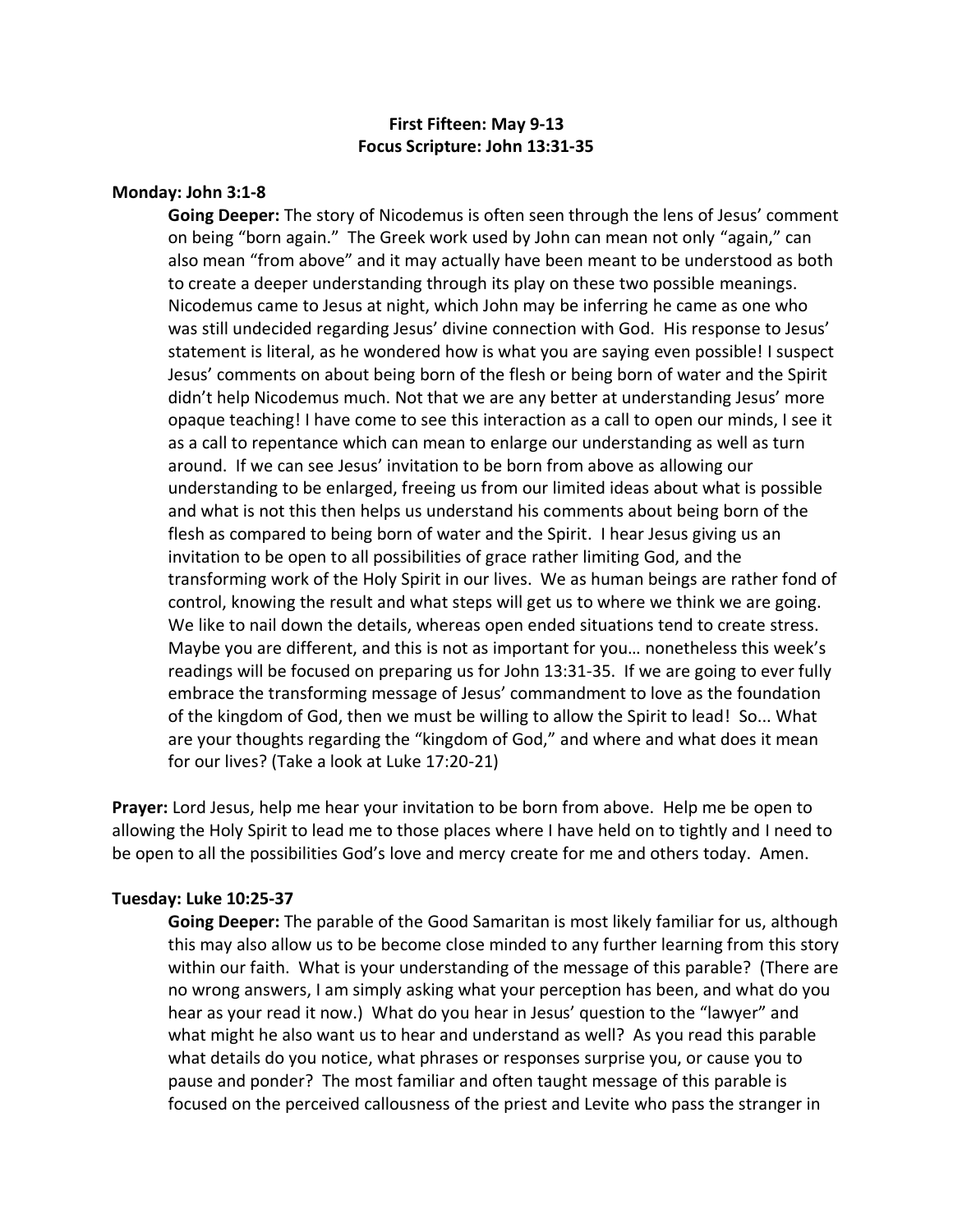need. I have heard it taught that their indifference, or avoidance was based upon a need to maintain ritual purity, unstained by the messiness of this situation. But is there more for us to hear and respond to in this parable? Jesus shares the parable of the Good Samaritan in response to the Lawyers question for definition of "who is my neighbor." The parable seems to me to be focused not on religious ritual purity as it is on understanding our obligation to create community. This becomes shocking clear to this Hebrew questioner when the one who responds to the needs of the stranger, opening the door for community is not like him, but from one he understood as other, less than, even as enemy. Jesus provokes us through this parable to consider not merely the question of moral obligation of being a neighbor and /or its limits of engagement, he also challenges us to remove and question our limits and preconceived requirements for loving, kind and merciful engagement with friend, stranger, and foe.

**Prayer:** Lord of mercy, who is my neighbor? Who are you calling me, even challenging me to reach out to… providing compassion and kindness to someone in need? Open my heart, clear my mind, and help me see who and where you are leading me today. Amen.

### **Wednesday: Matthew 25:14-30**

**Going Deeper:** This may be yet another familiar parable of Jesus, then again maybe not. Its message sounds critical and harsh, potentially invoking fear of reprisal. The word Jesus uses, "talent" referred to the equivalent to a years' wage, and this parable is often taught as an example of stewardship and the use of our material resources and wealth. The lesson when the parable is viewed this way is about the faithful use of what we have been given over against the failure to act in good faith or "righteously" which simply means in faithful response to God's gifts. What has always troubled me about the parable is the characterization of God as being "harsh, reaping where God did not sow, and gathering where God did not scatter seed." (Matthew 25:24) From this characterization the servant or slave is filled with fear, seemingly paralyzed by that fear, and this is not the God I know, nor is this master of fear, manipulation, and scandal anything we should seek to model. If anything, Jesus is the exact opposite of this representation and I find his use of this character quite curious! I wonder if the lesson is less on the talents and the investments made and not made and instead if we need to hear and understand we have no need to fear God. Through the gift of grace, we are challenged to live from an understanding of abundance in all areas of our lives... trusting God's love and sharing from the wealth of God's gifts of mercy, kindness and blessings of all types and values.

**Prayer:** Our God of Abundance… abundant grace, mercy, love, and provision! Help me trust your love for me and your provision of shelter and blessing. Help me use my talents, all your gifts of your mercy and grace to share with others today. Amen.

#### **Thursday: 1 John 2:1-11**

**Going Deeper:** These verses in 1<sup>st</sup> John shares with us images from our reading as we began the week… darkness and light, as they continue to point us toward Jesus'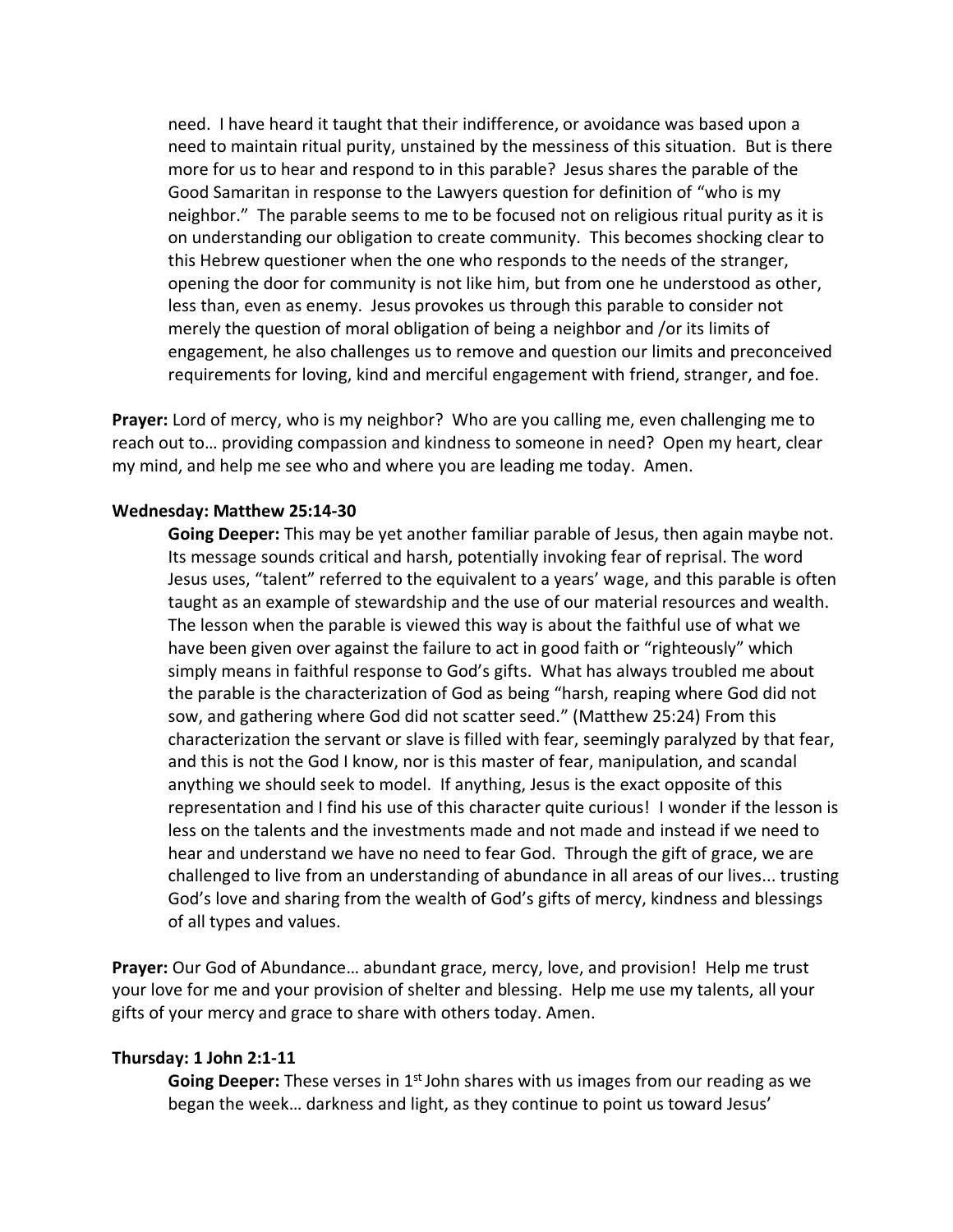command, that our lives be marked, as well as guided by love for others. John's words may sound harsh yet again like the parable of the talents, but notice his beginning comment… *"My little children, I am writing these things to you so that you may not sin."*  (1 John 2:1a – NRSV) As I have mentioned before, I believe we limit ourselves when we understand this reference to sin by John as focused on personal morality, rather than the root of all sin, disconnection within ourselves, and between God and others. Sin is the breakdown of relationships, and it continues through our resistance, or our lack of effort and desire in seeking restoration and God's transformative love within our disconnections with others. John's underlying message is clear, if we say we are followers of Jesus, seeking light and yet do not reach out to God for creative and transformative guidance, as well as seek to create community for one another then we walk in darkness, meaning we are still unseeing and quite possible just like Nicodemus… on the fence, questioning and unsure. Although even in this place of indecision and questioning John reassures us… *"But if you do sin, we have an advocate with the Father, Jesus Christ the righteous one."* (1 Jn 2:1b – CEB) John's encouragement, as I hear it, calls us to recognize where we are and how we are doing, openly honest with ourselves not in fear, but in seeking the abundance that God desires to share with us revealed in Jesus' parable of the talents.

**Prayer:** Your call and command is not merely to love you, but also to ground our love by accepting your gifts of grace to open our hearts to love and care for others in the same way we seek to create love and shelter for ourselves. Help me look beyond myself today, Lord. Help me to see your gifts and presence with me throughout this day so I may be your vessel of love and light. Amen.

### **Friday: John 3:9-21**

**Going Deeper:** We end the week where we began, John 3 and Jesus' interaction with Nicodemus. It may be important to consider this is not the only place Nicodemus appears in John's gospel. In John 7:45-52 Nicodemus appears to attempt to create pause for understanding among his fellow members of the priesthood regarding Jesus. Then again in John 19:38-42 Nicodemus accompanies Joseph of Arimathea as they remove Jesus' body from the cross and prepare it for a rushed burial before the Passover. What do these other occurrences tell us about Nicodemus? The message of John 3 and Jesus' conversation with Nicodemus give us one of the most widely recognizable verses in the Bible John 3:16. I have often wondered why we do not include what John tells us is the continuation of Jesus's statement about himself and his ministry… *"For God did not send his Son into the world to condemn the world, but to save the world through him."* (John 3:17-NIV) For me this verse is as important as John 3:16. When they are held together, they help us understand the meaning of Jesus' comments about *"earthly things and heavenly things"* in John 3:12. They help us understand our human and disconnected focus on blame, accusation, and selfjustification are not the ways of the kingdom but may indeed be a continuation of sin. Jesus and God call us into the light, where our eyes will be opened regarding our need and the places where we still struggle and may even hide within the darkness of self